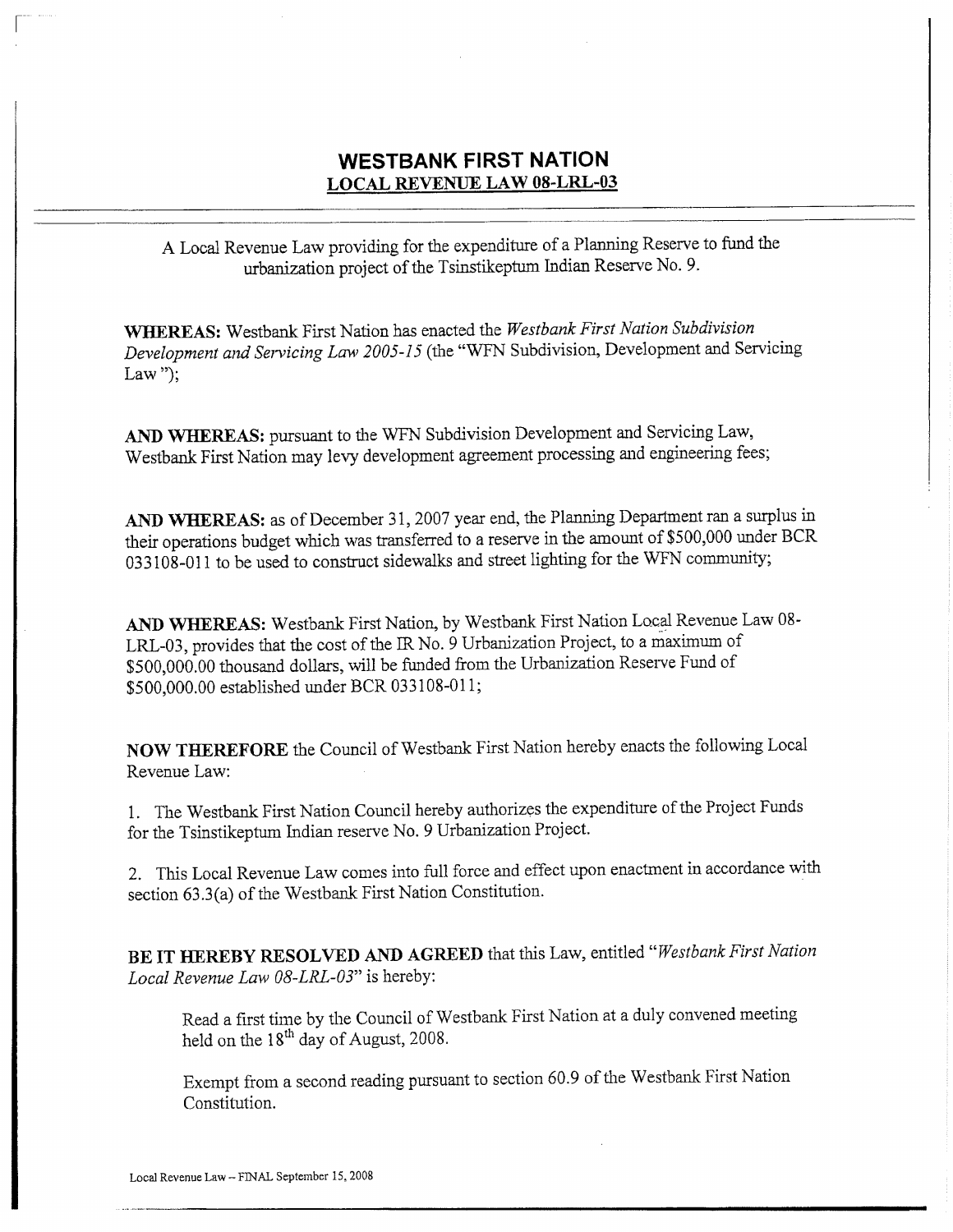Read a third time, and enacted as a Westbank Law, by Council of the Westbank First Nation at a duly convened meeting held on the  $15<sup>th</sup>$  day of September, 2008.

hief Kobert Louie

Absent from Meeting<br>Councillor Brian Eli

Councillor Michael De Guevara

Absent from Meeting<br>Councillor Loretta Swite

2 - Zuite de la Perrickson<br>Councillor Larry Derrickson

Local Revenue Law - FINAL September 15, 2008